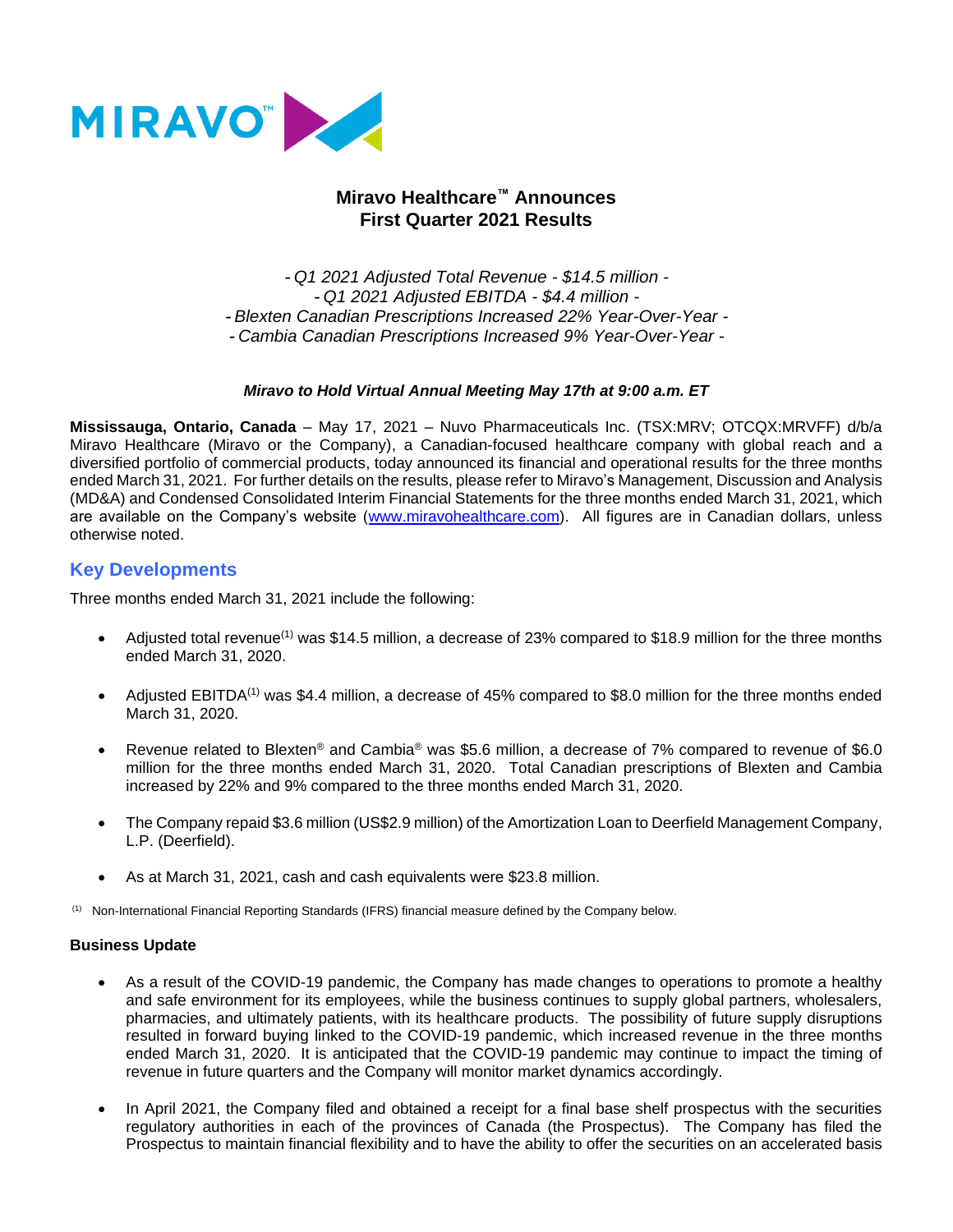pursuant to the filing of prospectus supplements. The Prospectus is valid for a 25-month period, during which time the Company may offer and issue, from time-to-time, common shares, preferred shares, debt securities, warrants and subscription receipts, or any combination thereof, having an aggregate offering value of up to \$40 million.

- In February 2021, Nuvo Pharmaceuticals (Ireland) DAC trading as Miravo Healthcare (Miravo Ireland) entered into an exclusive license and supply agreement (the License Agreement) with The Mentholatum Company for the right to commercialize the Resultz® formula and technology in the United States under the Mentholatum**®** brand. Miravo Ireland will earn revenue from The Mentholatum Company pursuant to the License Agreement. It is anticipated that The Mentholatum Company will launch Resultz during the summer of 2021. Resultz is currently manufactured by the Company's contract manufacturing partner in Europe.
- In January 2021, the Company launched NeoVisc® ONE 4 mL and NeoVisc® + 2 mL in Canada. Both NeoVisc+ and NeoVisc ONE were issued a Medical Device License by Health Canada in September 2020 for the treatment of pain and improvement of joint functionality in patients affected by degenerative (age-related changes) or mechanical arthropathy (related to overuse) of the knee.
- In January 2021, the Company's exclusive partner for Pennsaid® 2% in Switzerland, Gebro Pharma AG (Gebro Pharma), launched the product into the Swiss market, generating net sales and related royalty revenue for Miravo.

"Our key promoted brands, Blexten and Cambia, continued their solid performance and demonstrated year-over-year gains in prescription growth. New prescriptions of Blexten (a measure of new patients to the product) grew by 17% compared to Q1 2020. Wholesaler and pharmacy buying patterns reverted to more traditional levels, as we did not see a repeat of the forward buying that occurred in Q1 2020 in response to the uncertainty around the COVID-19 pandemic. Our recently launched Suvexx and NeoVisc brands are performing according to plan and are already achieving meaningful market share. Feedback from healthcare providers and patients in relation to both products has been encouraging. In a recent market research study conducted for our marketing team, 95% of physicians surveyed, expect to increase the number of Suvexx prescriptions for their migraine patients," said Jesse Ledger, Miravo's President & CEO. "We remain optimistic that with the accelerated roll out of COVID-19 vaccination programs across Canada and around the world, patients will gain improved access to healthcare providers during the remainder of the year and we anticipate this will result in demand for products across all our business segments."

#### **First Quarter 2021 Financial Results**

Adjusted total revenue was \$14.5 million for the three months ended March 31, 2021 compared to \$18.9 million for the three months ended March 31, 2020. For the three months ended March 31, 2021, the decrease in the Licensing and Royalty Business segment was primarily due to a \$2.2 million decrease of the royalty earned on U.S. net sales of Vimovo due to a competitor launching a generic version of Vimovo in March 2020. During the three months ended March 31, 2021, the Company received a royalty of 10% based on U.S. net sales of Vimovo. In subsequent quarters, this royalty is anticipated to decrease to 5% of U.S. net sales of Vimovo due to a royalty step-down provision in Miravo Ireland's license agreement with Horizon Therapeutics plc that is anticipated to be triggered as a result of continued generic competitor market share gains. Adjusted total revenue attributable to the Commercial Business segment declined during the three months ended March 31, 2021, as an increase in sales related to certain promoted products was more than offset by a decline in revenue from the segment's mature products. During the comparative quarter, the possibility of future supply disruptions resulted in forward buying linked to the COVID-19 pandemic, which increased revenue in the Company's Commercial Business segment in the three months ended March 31, 2020. The Production and Service Business segment revenue decreased as a result of a decline in the Company's Resultz product sales.

Adjusted EBITDA was \$4.4 million for the three months ended March 31, 2021 compared to \$8.0 million for the three months ended March 31, 2020. The decrease in the current quarter was primarily attributable to a decrease in gross profit and an increase in sales and marketing expenses, slightly offset by a decrease in general and administrative expenses.

#### **Non-IFRS Financial Measures**

The Company discloses non-IFRS measures (such as adjusted total revenue, adjusted EBITDA, adjusted EBITDA per share and cash value of loans) that do not have standardized meanings prescribed by IFRS. The Company believes that shareholders, investment analysts and other readers find such measures helpful in understanding the Company's financial performance and in interpreting the effect of the Aralez Transaction and the Deerfield Financing on the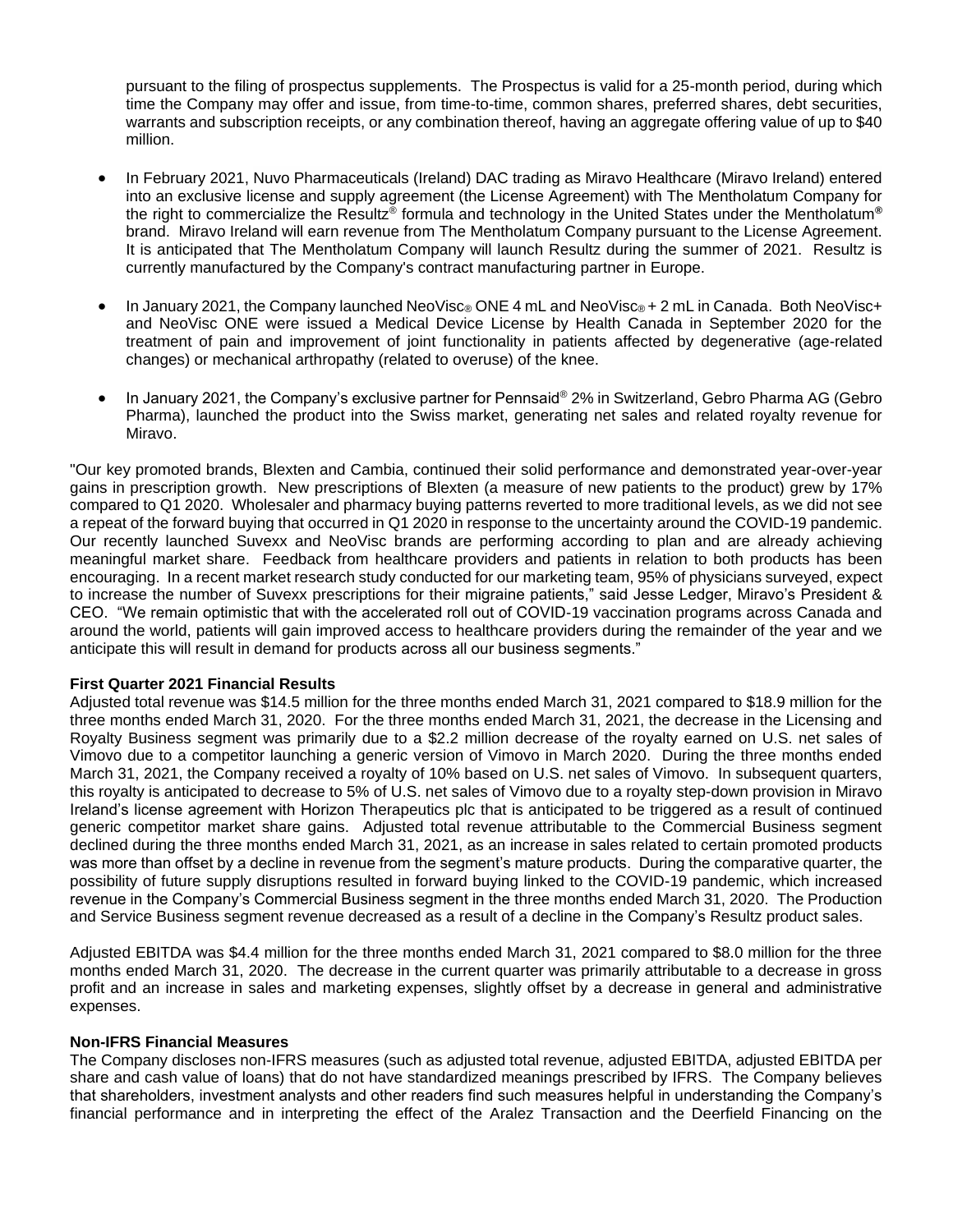Company. Non-IFRS financial measures do not have any standardized meaning prescribed by IFRS and may not have been calculated in the same way as similarly named financial measures presented by other companies.

#### **Adjusted Total Revenue**

The Company defines adjusted total revenue as total revenue, plus amounts billed to customers for existing contract assets, less revenue recognized upon recognition of a contract asset. Management believes adjusted total revenue is a useful supplemental measure to determine the Company's ability to generate cash from its customer contracts used to fund its operations.

The following is a summary of how adjusted total revenue is calculated:

|                                                          | <b>Three Months ended</b><br>March 31, 2021 | Three Months ended<br>March 31, 2020 |
|----------------------------------------------------------|---------------------------------------------|--------------------------------------|
| in thousands                                             |                                             |                                      |
| <b>Total revenue</b>                                     | 14.422                                      | 24,361                               |
| Add:                                                     |                                             |                                      |
| Amounts billed to customers for existing contract assets | 127                                         | 48                                   |
| Deduct:                                                  |                                             |                                      |
| Revenue recognized upon recognition of a contract asset  |                                             | (5, 496)                             |
| <b>Adjusted total revenue</b>                            | 14,549                                      | 18,913                               |

#### **Adjusted EBITDA**

EBITDA refers to net income (loss) determined in accordance with IFRS, before depreciation and amortization, net interest expense (income) and income tax expense (recovery). The Company defines adjusted EBITDA as EBITDA, plus amounts billed to customers for existing contract assets, inventory step-up expenses, stock-based compensation expense, Other Expenses (Income), less revenue recognized upon recognition of a contract asset and other income. Management believes adjusted EBITDA is a useful supplemental measure to determine the Company's ability to generate cash available for working capital, capital expenditures, debt repayments, interest expense and income taxes.

The following is a summary of how EBITDA and adjusted EBITDA are calculated:

|                                                                      | <b>Three Months ended</b><br>March 31, 2021 | Three Months ended<br>March 31, 2020 |
|----------------------------------------------------------------------|---------------------------------------------|--------------------------------------|
| in thousands                                                         | \$                                          | \$                                   |
| Net income (loss)                                                    | (17,989)                                    | (1,729)                              |
| Add back:                                                            |                                             |                                      |
| Income tax expense                                                   | 256                                         | 1,382                                |
| Net interest expense                                                 | 2,586                                       | 3,100                                |
| Depreciation and amortization                                        | 2,076                                       | 2,349                                |
| <b>EBITDA</b>                                                        | (13,071)                                    | 5,102                                |
| Add back:                                                            |                                             |                                      |
| Amounts billed to customers for existing contract assets             | 127                                         | 48                                   |
| Stock-based compensation                                             | 105                                         | 105                                  |
| Deduct:                                                              |                                             |                                      |
| Revenue recognized upon recognition of a contract asset              |                                             | (5, 496)                             |
| Other Expenses (Income):                                             |                                             |                                      |
| Change in fair value of derivative liabilities <sup>(1)</sup>        | 18,389                                      | 2,417                                |
| Change in fair value of contingent and variable consideration (gain) | (616)                                       | 2,129                                |
| Foreign currency loss (gain)                                         | (714)                                       | 4,697                                |
| Inventory step-up                                                    | 35                                          | 362                                  |
| Other gains (losses)                                                 | 96                                          | (1, 374)                             |
| <b>Adjusted EBITDA</b>                                               | 4,351                                       | 7,990                                |

 $<sup>(1)</sup>$  The Company's derivative liabilities are measured at fair value through profit or loss at each reporting date. As a result of the increase in the</sup> share price in the current quarter and an increase in the volatility of the Company's shares, amongst other inputs, the value of the Company's derivative liabilities increased and the Company recognized a net non-cash \$18.4 million loss on the change in fair value of derivative liabilities for the three months ended March 31, 2021.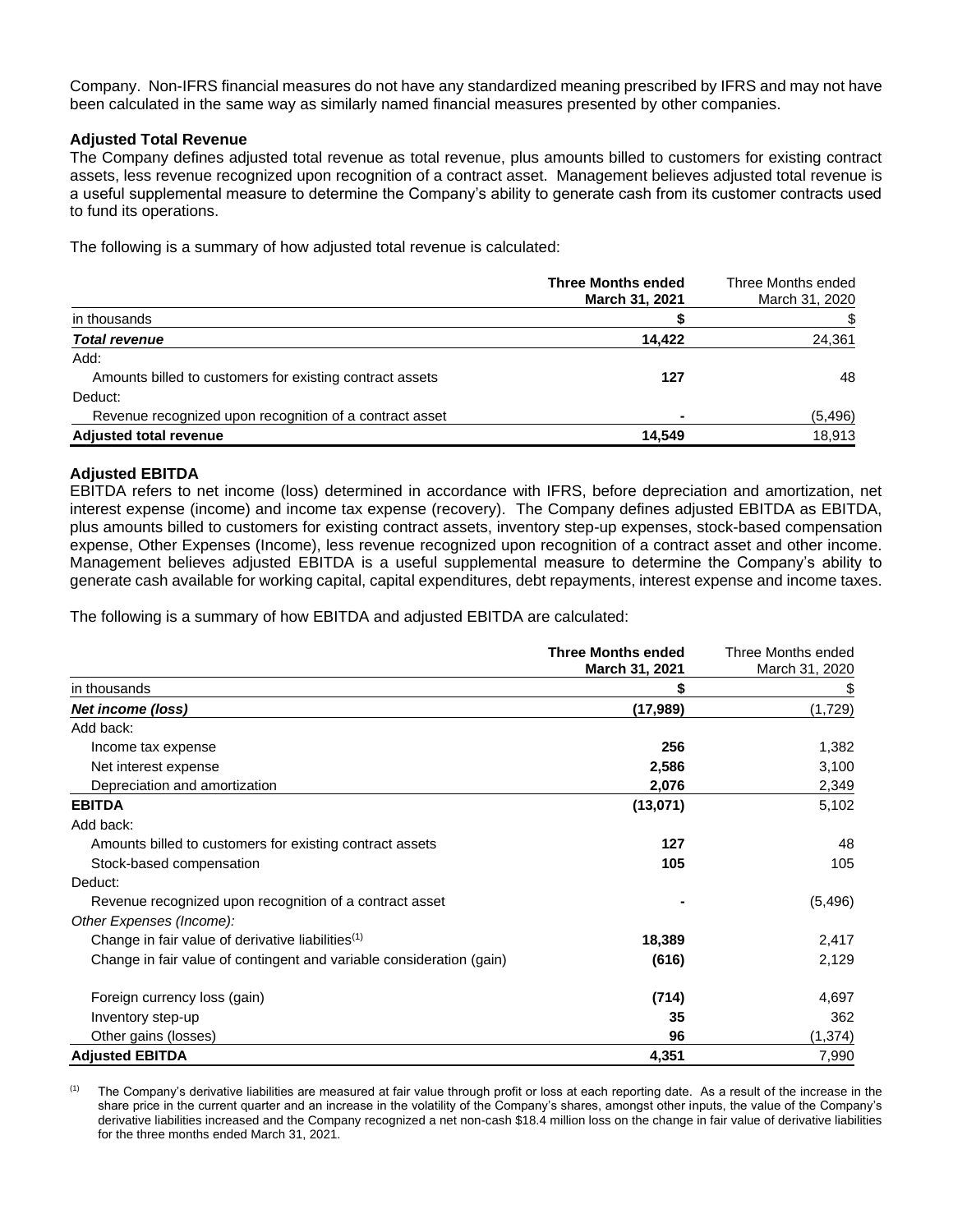#### **Virtual Annual Meeting of Shareholders**

Miravo's 2021 Annual Meeting of Shareholders (Meeting) will be held as an online meeting only. The Meeting will take place on Monday, May 17, 2021 (today) at 9:00 a.m. Registered shareholders can attend the Meeting online, vote shares electronically if they have not voted by proxy in advance of the Meeting in accordance with the proxy instructions, and submit questions during the Meeting. You will need to have your 16-digit Control Number (the Control Number) to participate in the Meeting. If you are a shareholder and do not have a Control Number or if you are not a Miravo shareholder, you can attend the Meeting as a guest, but you will not be able to vote at the Meeting.

The link to participate in the Meeting is[: www.virtualshareholdermeeting.com/mrv2021.](http://www.virtualshareholdermeeting.com/mrv2021) If you encounter any difficulties accessing the virtual meeting during the check-in or meeting time, please call the technical support number that will be posted on the Virtual Shareholder Meeting log in page.

#### **About Miravo Healthcare**

Miravo is a Canadian focused, healthcare company with global reach and a diversified portfolio of commercial products. The Company's products target several therapeutic areas, including pain, allergy, neurology and dermatology. The Company's strategy is to in-license and acquire growth-oriented, complementary products for Canadian and international markets. Miravo's head office is located in Mississauga, Ontario, Canada, the international operations are located in Dublin, Ireland and the Company's manufacturing facility is located in Varennes, Québec, Canada. The Varennes facility operates in a Good Manufacturing Practices (GMP) environment respecting the U.S, Canada and E.U. GMP regulations and is regularly inspected by Health Canada and the U.S. Food and Drug Administration. For additional information, please visit [www.miravohealthcare.com.](http://www.miravohealthcare.com/)

### **FOR MORE INFORMATION, PLEASE CONTACT:**

Investor Relations

Stefan Eftychiou 905 326 1888 ext 60 [stefan@bristolir.com](mailto:stefan@bristolir.com)

#### **Forward-Looking Statements**

*This press release contains "forward-looking information" as defined under Canadian securities laws (collectively, "forward-looking statements"). The words "plans", "expects", "does not expect", "goals", "seek", "strategy", "future", "estimates", "intends", "anticipates", "does not anticipate", "projected", "believes" or variations of such words and phrases or statements to the effect that certain actions, events or results "may", "will", "could", "would", "should", "might", "likely", "occur", "be achieved" or "continue" and similar expressions identify forward-looking statements. In addition, any statements that refer to expectations, intentions, projections or other characterizations of future events or circumstances contain forward-looking statements.* 

*Forward-looking statements are not historical facts but instead represent management's expectations, estimates and projections regarding future events or circumstances, including the anticipated receipt of certain milestone and royalty payments, the anticipated launch of certain products and the potential impact of COVID-19. Such forward-looking statements are qualified in their entirety by the inherent risks, uncertainties and changes in circumstances surrounding future expectations which are difficult to predict and many of which are beyond the control of the Company. Forward-looking statements are necessarily based on a number of estimates and assumptions that, while considered reasonable by management of the Company as of the date of this press release, are inherently subject to significant business, economic and competitive uncertainties and contingencies and may prove to be incorrect. Material factors and assumptions used to develop the forward-looking statements, and material risk factors that could cause actual results to differ materially from the forward-looking statements, include but are not limited to, the outcome of ongoing patent litigation in relation to VIMOVO with respect to the '996 and '920 Patents, the potential impact of COVID-19 on the Company's operations, business and financial results and other factors, many of which are beyond the control of the Company. Additional factors that could cause the Company's actual results and financial condition to differ materially from those indicated in the forward-looking statements include, among others, the risk factors included in the Company's most recent Annual Information Form dated March 5, 2021 under the heading "Risks Factors", and as described from time to time in the reports and disclosure documents filed by the Company with Canadian securities regulatory agencies and commissions. These and other factors should be considered carefully and readers should not place undue reliance on the Company's forward-looking statements. Forward-looking statements should not be read as guarantees of future performance or results and will not necessarily be accurate indications of whether or not the times at or by which such performance or results will be achieved.*